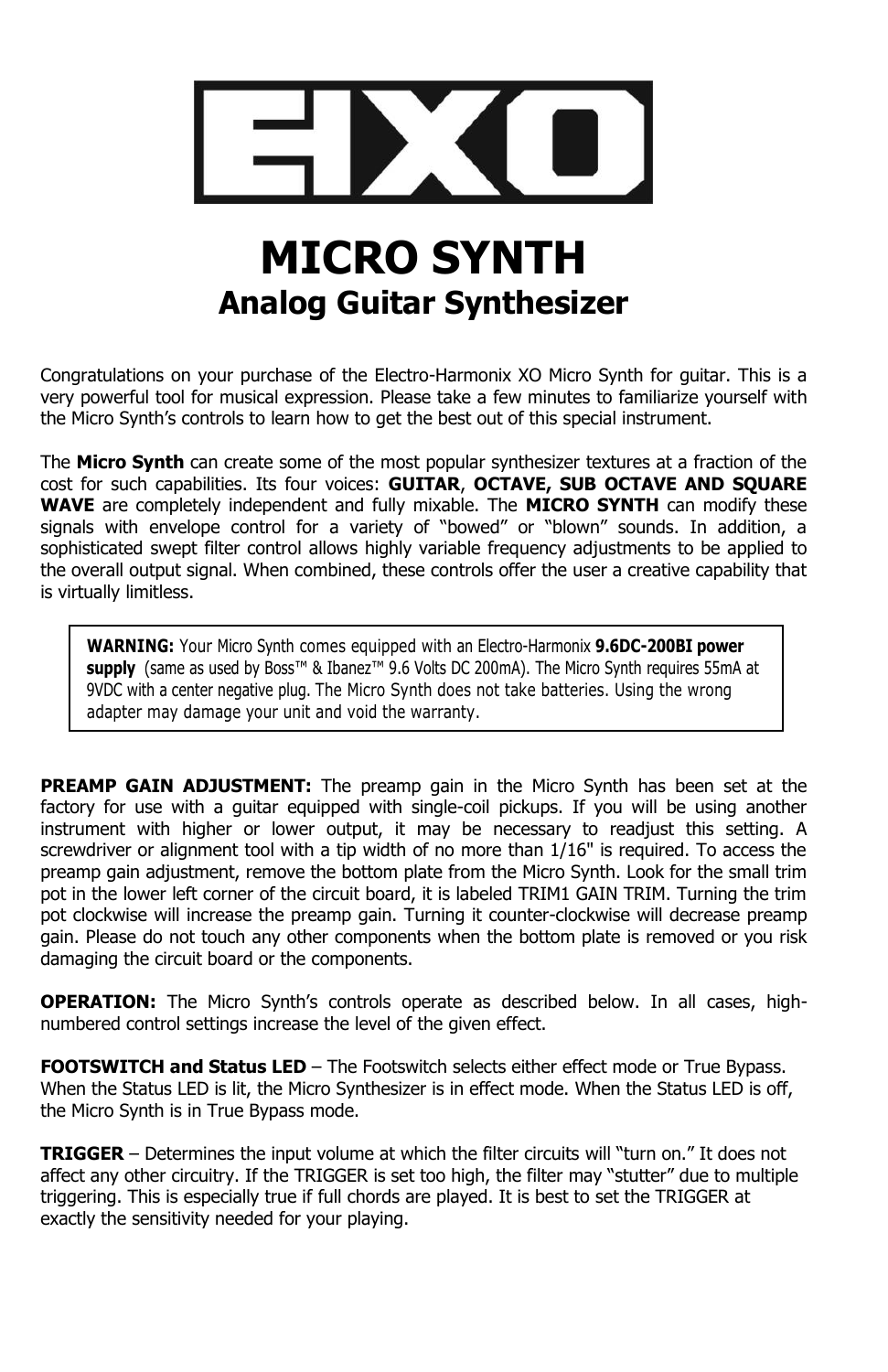The next four controls of the Micro Synth comprise the VOICE MIXING section: **GUITAR**, **SUB-OCTAVE** (one octave below), **OCTAVE** (one octave above), **SQUARE WAVE**. Each voice is completely independent and can be mixed with the others in any degree. Please note the following voice characteristics:

**GUITAR** – Controls the output volume of the input signal through the filter.

**SUB OCTAVE** – Controls the output volume of the Sub-Octave. The Sub-Octave effect only tracks single notes.

**OCTAVE** – Controls the output volume of the Octave. The Octave only tracks single notes. This voice contains a small amount of harmonic distortion for added richness of tone.

**SQUARE WAVE** – Controls the output volume of the Square wave. Intensity of this voice is also determined by instrument attack or volume. In all other respects it operates in a similar fashion to a standard distortion device.

**ATTACK DELAY** – Determines the time required for the voice signals to reach full volume. Higher-numbered settings can completely remove the initial attack of the instrument. Different delay times contribute greatly to the characteristic sounds of various instruments. It is recommended that you synchronize your playing to the speed setting of the **ATTACK DELAY**.

### **The final four controls comprise the FILTER SWEEP section**.

**RESONANCE** – Affects the degree of sharpness, or "Q" of the filter. Higher settings will produce a more emphasized filter sound and also add a slight boost to the signal.

**START FREQUENCY** – Determines the frequency at which the filter sweep begins.

**STOP FREQUENCY** – Determines the frequency at which the filter sweep ends. This is also the "resting frequency" of the filter, and if **START** and **STOP** controls are set at the same level no sweep will occur, though the filter will provide emphasis of that particular frequency band. In addition to lead synthesizer sounds, **START** and **STOP** controls can be used to simulate attack, decay, and harmonic content of acoustic instruments.

**RATE** – Determines the speed at which the filter sweeps from **START FREQUENCY** to **STOP FREQUENCY**. It is recommended that RATE be synchronized with your playing speed.

**SOUND TEMPLATES** – The sample settings included with these instructions will help you get familiar with your MICRO SYNTH and its controls. Once you've tried all the sample settings, feel free to experiment and develop your own unique palette of sounds. You can record your new settings in the blank templates provided.